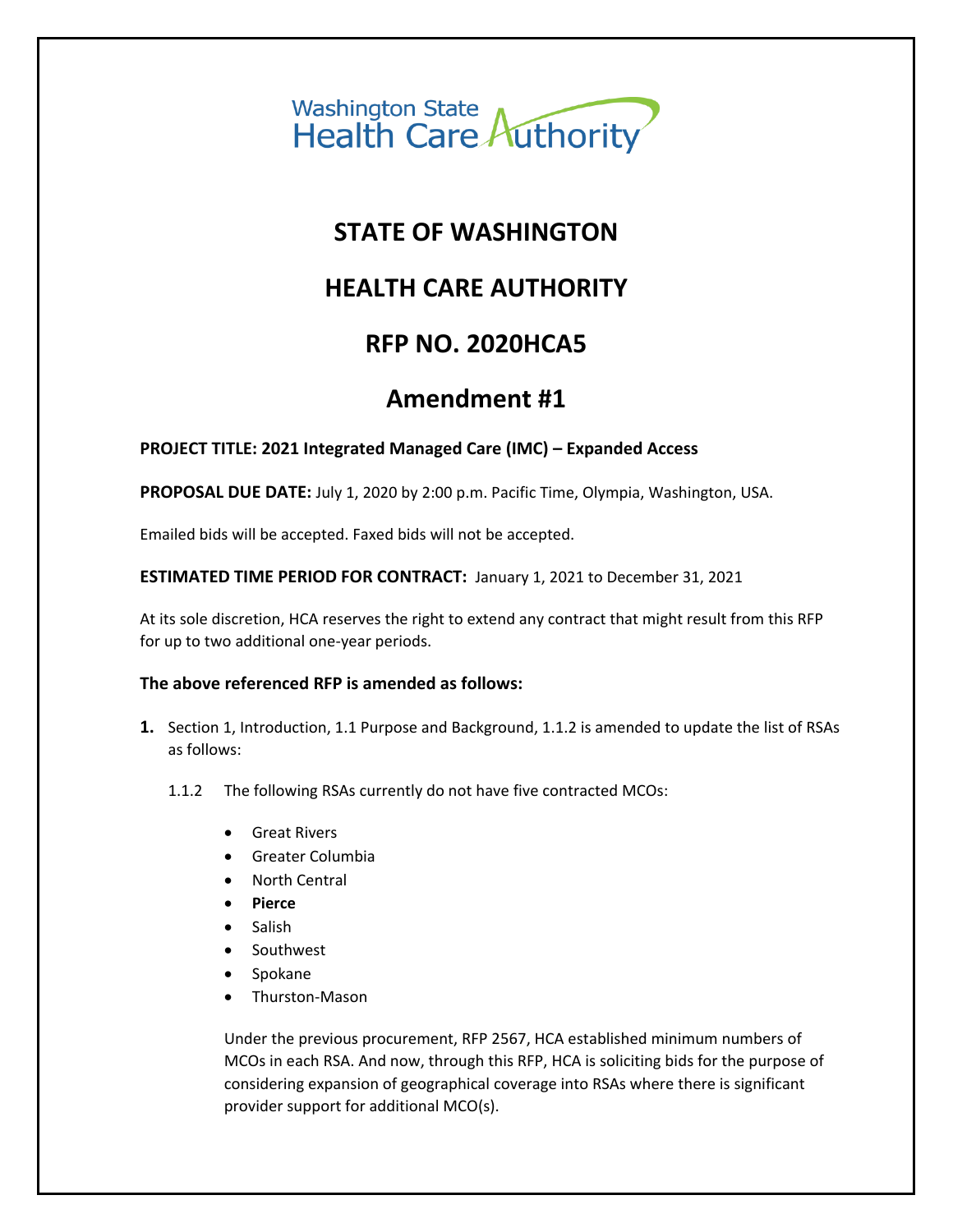This RFP is being released in order to identify MCOs qualified to operate in additional RSAs, effective January 1, 2021 (see Figure A). An MCO that currently has a contract with HCA to provide services in a given RSA does not need to submit a bid in order to continue operating in that RSA. The purpose of this RFP is to award contracts to MCOs for services in additional RSAs (i.e., RSAs in which the MCOs do not currently operate), as determined by the process defined herein.

HCA reserves the right to not enter into any contract at all under this RFP. HCA is under no obligation under this RFP to enter into any contracts with any Bidders, even if a Bidder meets all the qualifications for any given RSA.

- **2.** Section 1, Introduction, 1.2 Objectives and Scope of Work, 1.2.1.2 is amended to read as follows:
	- 1.2.1.2 Maintain a network capable of meeting the standards of all covered services, including behavioral health services, as outlined in Attachments 1 and 2. This network must include available behavioral health providers and agencies willing to provide services to Medicaid clients and meet the requirements identified in Sections 3.3 and 4.3, and Bidder should have a plan to improve and expand access to behavioral health services over the course of the contract;
- **3.** Section 1, Introduction, 1.3 Minimum Qualifications, 1.3.1 is amended to correct the due date for the Letter of Intent to Propose, as follows:
	- 1.3.1 Submit a Letter of Intent to Propose to HCA by the deadline of **May 4**, 2020, at 2:00 p.m., as identified in Subsection 2.2;
- **4.** Section 3, Proposal Contents, 3.3 Provider Network, 3.3.5 is amended to read as follows:
	- 3.3.5 Essential Behavioral Health Providers

 $\overline{\phantom{a}}$ 

The Bidder must demonstrate capacity to provide BH services through established contracts with providers within or outside the RSA, inclusive of the Essential Behavioral Health Providers (listed below). In addition, Bidder's network should include all behavioral health providers, as identified in Department of Health certified Behavioral Health agency providers, willing to contract to serve Medicaid enrollees within each [region \(https://www.doh.wa.gov/Portals/1/Documents/Pubs/606019-](https://www.doh.wa.gov/Portals/1/Documents/Pubs/606019-BHADirectory.pdf) BHADirectory.pdf).

- 3.3.5.1 Certified residential treatment providers<sup>1</sup>;
- 3.3.5.2 Licensed Community Mental Health (MH) agencies;

<sup>1</sup> Certified residential treatment providers: residential programs must have Department of Health (DOH) Residential Treatment Facility (RTF) license and then can apply for Certification for a type of services such as Evaluation and Treatment, Crisis Stabilization, Intensive Inpatient, Recovery House, Long Term, and Detoxification.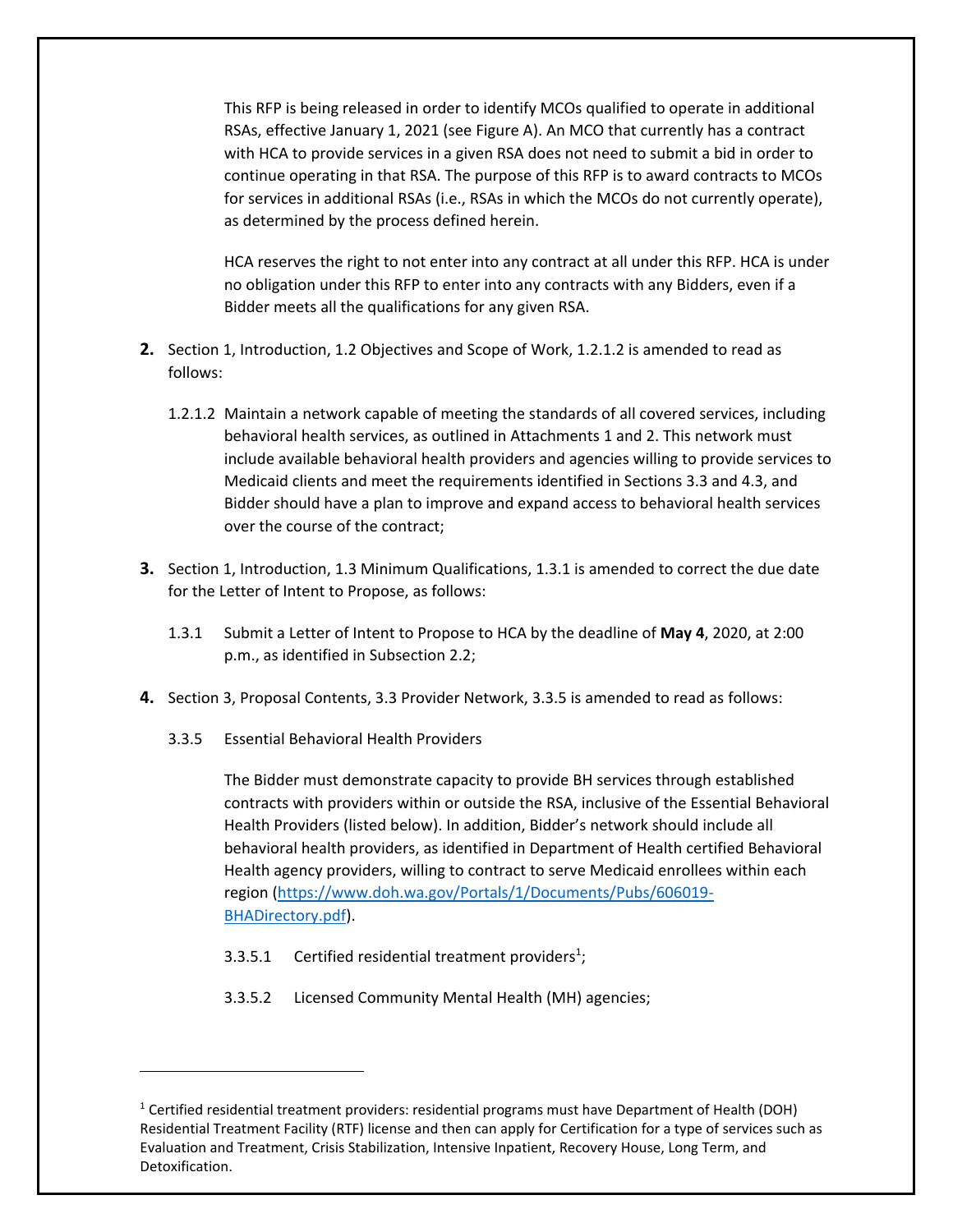- 3.3.5.3 Certified SUD Provider agencies;
- 3.3.5.4 Department of Health (DOH)-certified medication-assisted treatment (e.g., buprenorphine) providers;
- 3.3.5.5 Certified opiate substitution providers (methadone treatment programs);
- 3.3.5.6 Licensed and certified free-standing facilities, hospitals, or psychiatric inpatient facilities that provide Evaluation and Treatment, including Freestanding Evaluation and Treatment facilities;
- 3.3.5.7 Licensed and certified detox facilities (for acute and subacute), including Secure Withdrawal Management and Stabilization facilities;
- 3.3.5.8 Licensed and certified residential treatment facilities to provide crisis stabilization services;
- 3.3.5.9 DBHR-Recognized Wraparound with Intensive Services (WISe) providers; and
- 3.3.5.10 DBHR-Recognized Program for Assertive Community Treatment (PACT) providers for the provision of outpatient behavioral health services, as outlined in the Medicaid State Plan.
- **5.** Section 4, Evaluation and Contract Award, 4.3 Network Scoring (Pass/Fail), 4.3.2 BH Network Pass, is amended to read as follows:
	- 4.3.2 BH Network Pass. For each bidding region, the Bidder must submit, separated and organized by region:
		- 4.3.2.1 Signed network contracts in accordance with Sections 3.3.5, 3.3.6, and 3.3.7, sufficient to meet the behavioral health needs of enrollees. To receive a passing score for network adequacy: a) contracts with outpatient BH providers must meet the contractually required time and distance standards set in Attachment 1, Draft Sample IMC Contract; and b) the Bidder must provide evidence of contracts with at least one of each of the essential BH provider types listed in 3.3.5, if they are present in a region.
		- 4.3.2.2 An attestation verifying attempts to contract with 100% of the Department of [Health certified Behavioral Health agency providers willing to contract to](https://www.doh.wa.gov/Portals/1/Documents/Pubs/606019-BHADirectory.pdf)  [serve Medicaid en](https://www.doh.wa.gov/Portals/1/Documents/Pubs/606019-BHADirectory.pdf)rollees within each region (https://www.doh.wa.gov/Portals/1/Documents/Pubs/606019- BHADirectory.pdf). A sample attestation document is attached as Exhibit G, Sample BH Attestation. Bidders must include a list with their attestation of all BH provider who are not willing to contract with the Bidder at the time of proposal; and
		- 4.3.2.3 An MOU with the BH-ASO and proof (i.e. dated letter, email with date stamp, etc.) of sent minimum set of standard delegation requirements to the BH-ASO with Proposal, per Section 3.3.8.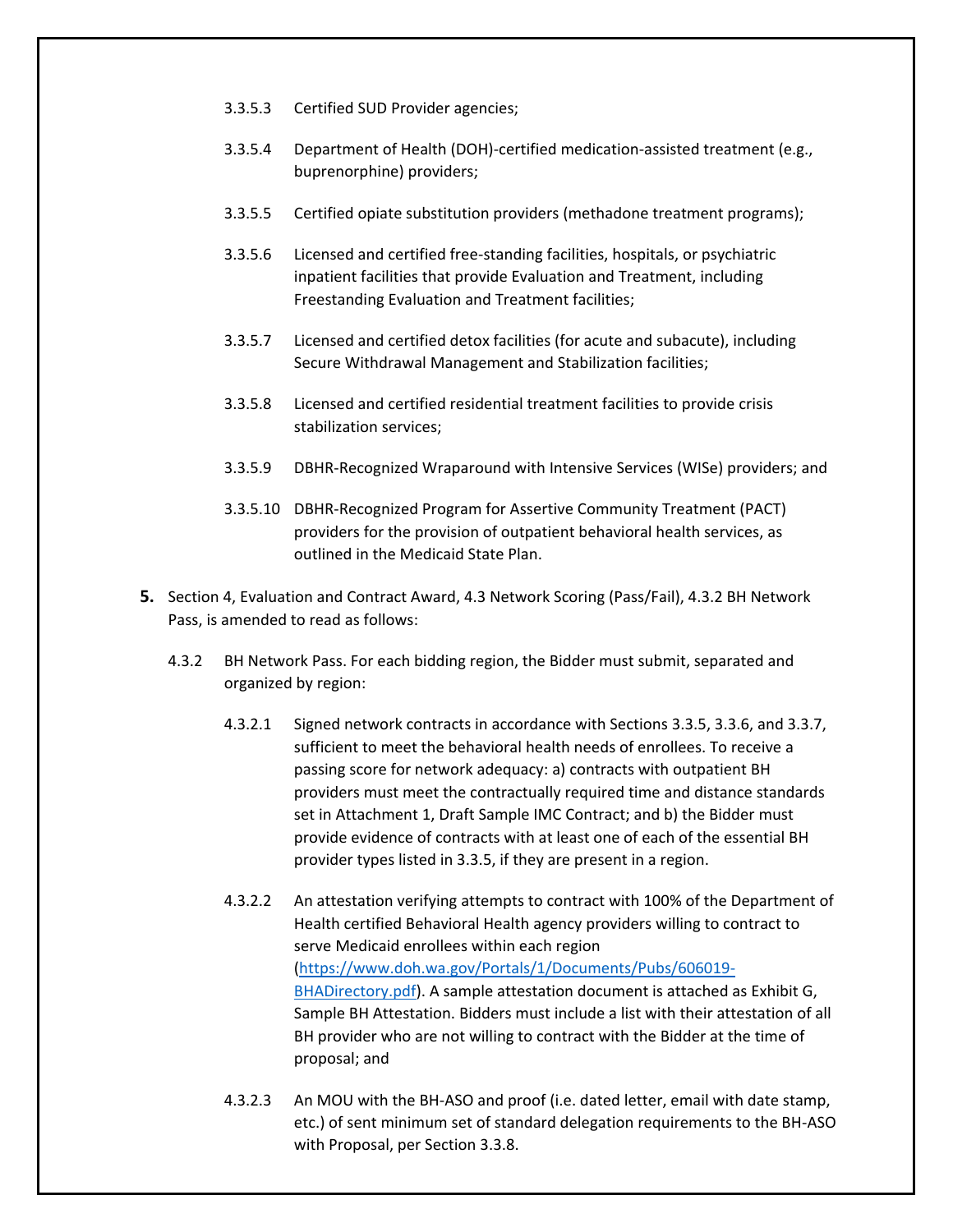**6.** Exhibit G-1, Sample Behavioral Health (BH) Attestation, supersedes and replaces Exhibit G, and is attached hereto and incorporated herein.